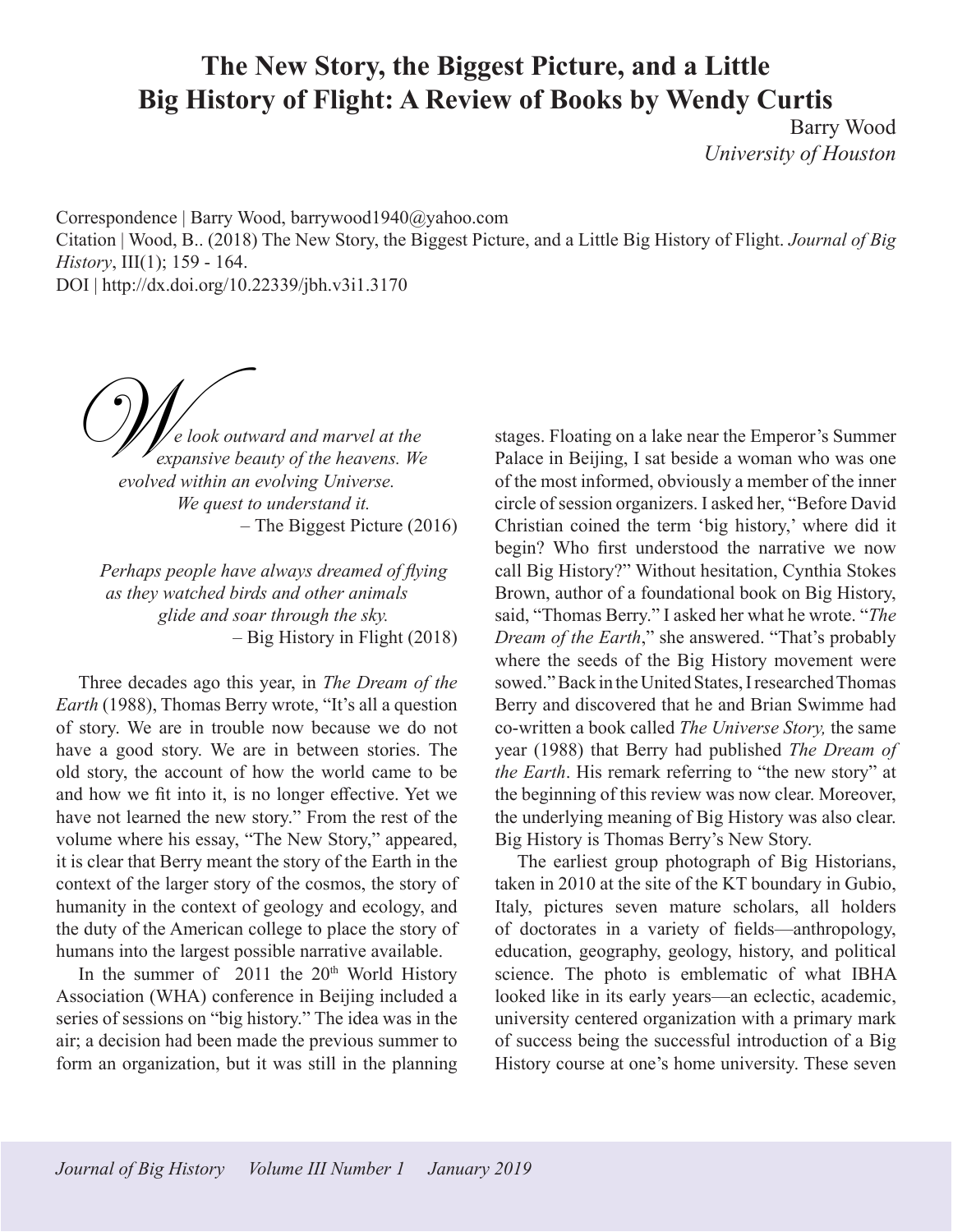had done it. We should all take up the challenge, and it has been a challenge, as everyone has discovered because no university has a department of Big History, traditional historians do not think history extends earlier than human records, most academics do not appreciate the importance of what big historians are doing, the majority show little interest in expanding their expertise beyond their field of specialization carved out in graduate school, and university administrators put up barriers against what they don't understand.

Consistent with the assumptions of the founders, the 2012 and 2014 IBHA conferences included a strong emphasis on developing a research program which was deemed a requirement for establishing Big History as a serious academic field. But then several unexpected developments added new dimensions. One was the installation of the six-hour Freshman Experience at Dominican University where the 2014 conference was held—an impressive introduction of Big History on an American campus— which required a rapid pedagogical startup for nearly twenty academics who were new to Big History. A second was the rapid development of the Big History Project, a free online course for high schoolers that similarly shifted the emphasis to pedagogy. Third, presentations by and Michael and D'Neil Duffy at the early IBHA conferences made clear how the Montessori Method had been introducing something like Big History at the elementary school level for more than half a century. Such developments in the direction of teaching continue. The second volume of the threevolume anthology, *From the Big Bang to Galactic Civilizations* (2015-2017) focuses on "education and understanding." At the time of this writing a new syllabus from the Big History Institute at Macquarie University is soon to be released; it will include an introduction to Big History at the grade school level. These developments tell us that Big History has broadened its perspective over the past eight years. The major books by Fred Spier, David Christian, Cynthia Stokes Brown, and Walter Alvarez still have the format of the academic treatise, and the Christian-Brown-Benjamin textbook has confirmed the universitycourse orientation of the founders: *Big History: Between Nothing and Everything* (2014) resembles standard freshman-sophomore textbooks in required history or political science courses. Undoubtedly this is what McGraw Hill wanted to produce—a text that would look like a standard course text rather than one of the most innovative presentations in the university curricula. The *Journal of Big History* still has an academic, research oriented profile, so far with little in the direction of syllabus expansion. Working out the numerous educational levels Big History needs to address is a work in progress.

It is against this background that heavily pictorial books should be viewed. The most prominent is the oversized coffee-table book. *Big History* (2016) published by DK—copiously illustrated in full color, replete with maps and diagrams, and text closely linked to illustrations. With a Foreword by David Christian, this weighty volume is a professionally produced book with a design we've seen in a dozen earlier DK volumes. I like it, and in fact I have assigned it in my *Cosmic Narratives* course at University of Houston for the past two semesters. I advise students to leave it open on the coffee table, turn over one page each day, and read the two-page spread. This will keep them abreast of what goes on in the class and they will get through most of the volume over a 15-seeks semester. I also point out that his is not a "textbook" to trade in for pennies on the dollar but rather a permanent keeper for a home library that they will feel called upon to open up again over the years. While I have assigned other texts in former semesters, I'm never convinced that today's students get very far through any primarily-print texts. My feeling is that the DK volume works as well as any—among today's textshy, visually-oriented millennials.

There is, however, plenty of room for a similar approach that is even more accessible than the DK volume. Wendy Curtis deserves attention for moving beyond the academic treatises of the early founders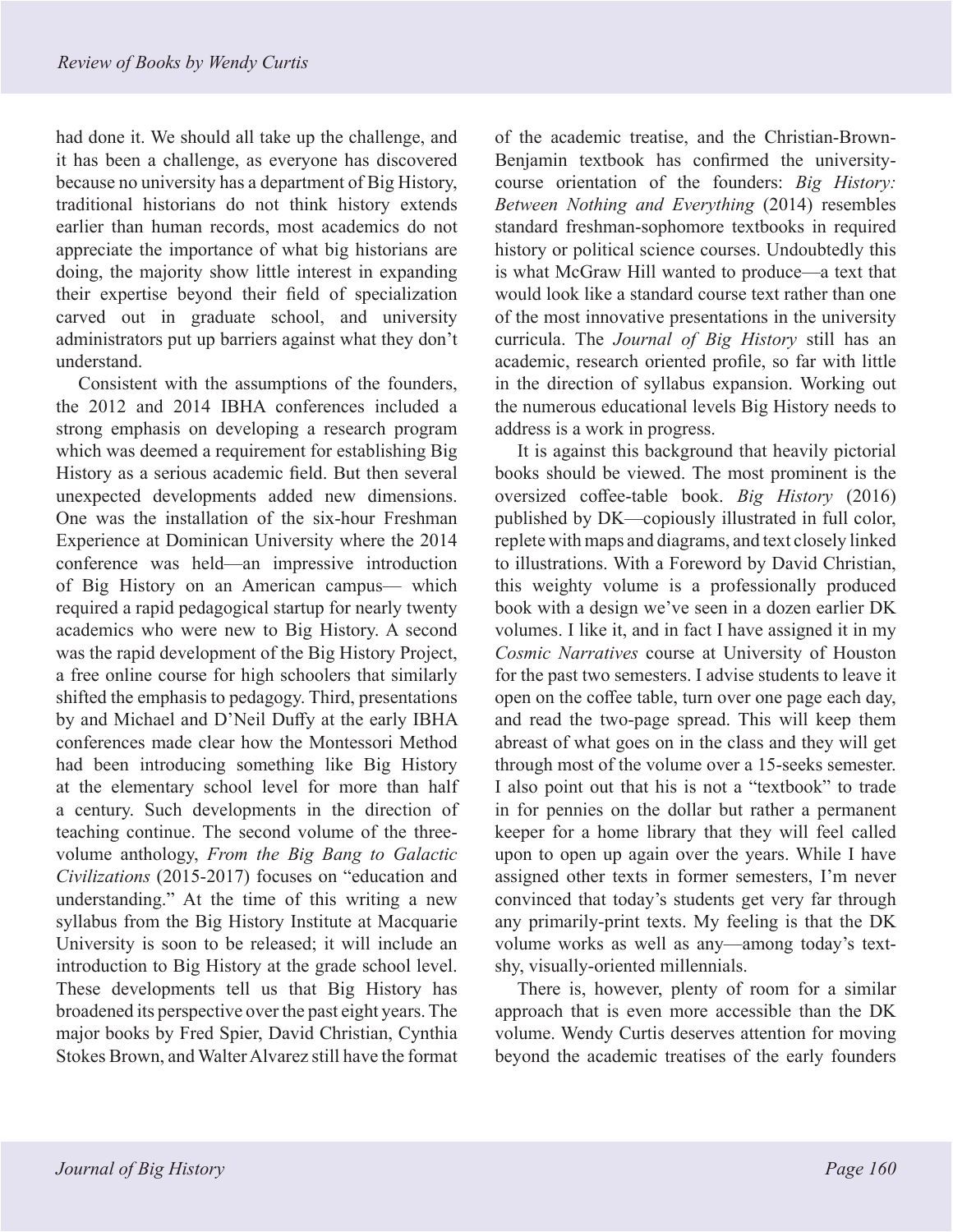

by producing a more user-friendly pictorial version of Big History. Her book, *The Biggest Picture* (2016) accomplishes this, and two awards—the Readers' Favorite Book Award and Independent Publisher Book Award—verify the accomplishment. Essentially, she retells the New Story of Cosmos, Earth, Life, and Humanity central to Big History.

I picked up this book and its companion volume, *Big History in Flight* (2018), at the  $4<sup>th</sup>$  IBHA conference in July 2018 at Villanova University. In format, it's a paperback but has no resemblance to previous Big History books or to a college textbook. In this version of the new story, we plunge in directly, with the opening limited to title and contents pages. There is no preface or prologue, no formal, grandiose introduction signed by the author; instead, we find a few paragraphs against a starlit sky crossed by the Milky Way that introduces the story as a quest for understanding,

a search for origins. The initial impression of the book is of brilliant color. The book is a potpourri of illustrations, some painted, many incorporated from image banks with due acknowledgement of sources. A different color is used for the page edges of its 20 chapters and the colors chosen are bright—flame red, royal blue, forest green, tangerine, etc. Opening the book, one discovers edge-to-edge color with very few pages of print against a white background. Treatment is colorfully expansive rather than boxed between traditional margins. Curtis has chosen the format she wanted rather than one imposed by a publisher; the result looks like the kind of book today's student will want to explore.

*The Biggest Picture* begins with a fiery expansion, bouncing particles, the big-bang beginning of things, and it proceeds through the 13.8 billion-year history of the Cosmos, Earth, Life, Humanity, and History all the way to the launching of telescopes and genetic analysis that make Big History possible. Footnotes and references to books in the text are avoided, resulting in a clean presentation; following a trend made possible by electronic storage, notes and footnotes to the volume are available on the backup website—*www.GeobookStudio.org*. However, a compact and impressive bibliography of around 100 articles and books at the end establishes Wendy Curtis as a thorough researcher and her text as founded on the best that modern science has to offer.

In light of our earlier discussion, *The Biggest Picture* seems ready made for the upper high school student, perhaps as a supplement to the online Big History Project. The images chosen, some borrowed, some artistically rendered for this volume, are explained with clearly written text that never sinks into jargon or obscure scientific theory. The book falls into three sections. The first (Chapters 1 to 6) is largely focused on the cosmic prologue, bring us up to the formation of the Earth. The second (Chapters 7 to 14) covers life on Earth and human emergence up to the development of religion. The third (Chapters 15 to 20) focuses on recent history since the rise of Europe as a colonial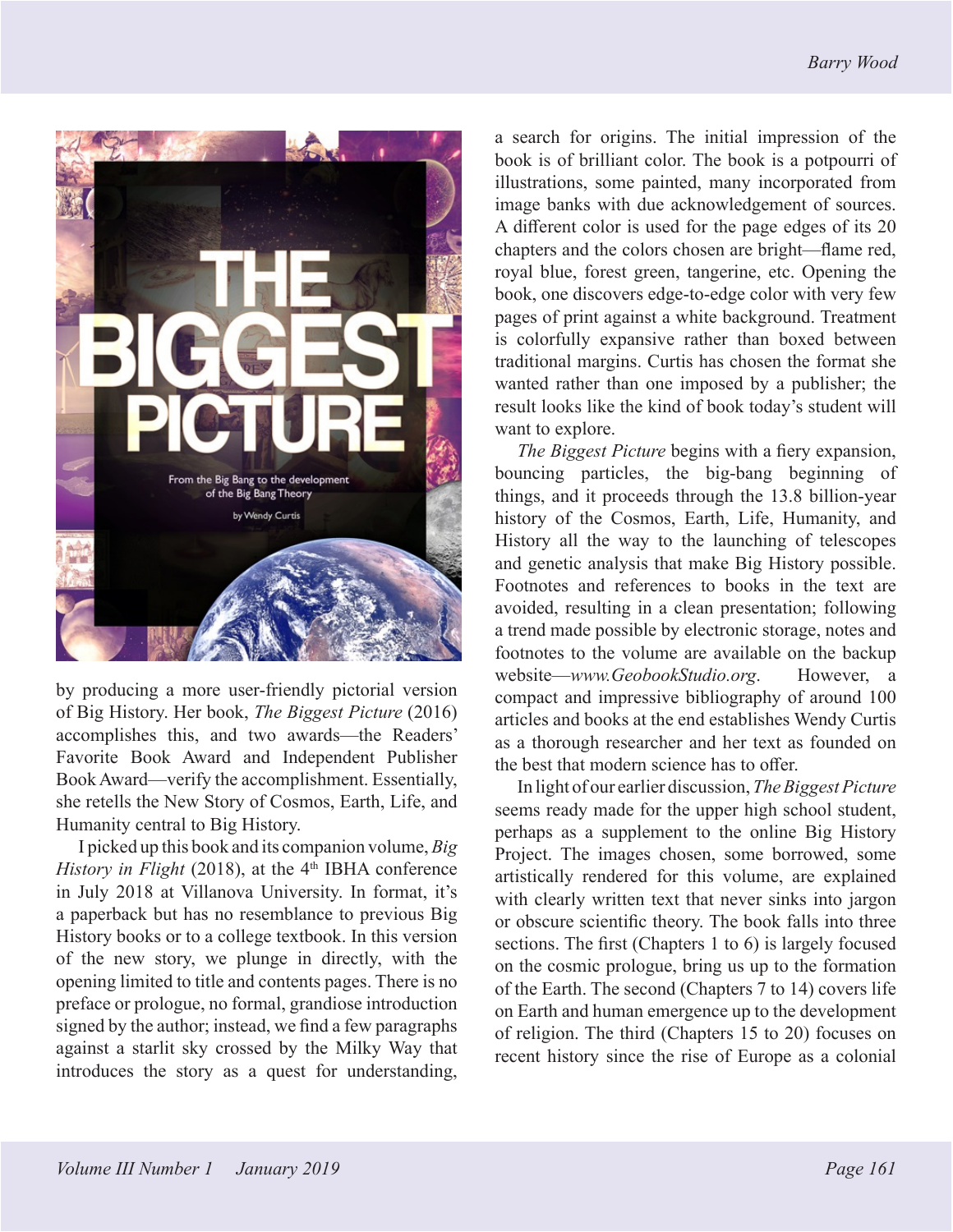power. Appropriately, the ratio of text to illustration increases in the third section though every pair of facing pages includes some kind of diagram, map, or illustration.

Curtis has an interesting background. As a high school dropout, she had a break in her education, but later completed a degree at Smith College. Her Geology major informs The Biggest Picture at many points. Chapter 5, "Building the Planets," starts out with three paintings of orbiting planetesimals through stages of planetary accretion, a sequence of original illustrations for what is usually simply described. The early Earth, formation of its core and the Moon, and the hardening of the crust of both Earth and the Moon, the development of granite, and emergence of proto-planets are given appropriate space. In Chapter 8, the assembly of the supercontinent Rodinia is treated, a rare topic of discussion; the usual treatment of continental drift and plate tectonics begins with the breakup of Pangea 200 million years ago. But going back a billion years to this earlier supercontinent allows Curtis to discuss the supercontinent cycle and also the Grenville Mountains created by

craton collision and their descendants, the American Adirondacks. The flooding of the center of the protocontinent, North America, is pictured—a geological episode responsible for the vast coal reserves of the Midwest and the proliferation of fossils of swampdwelling dinosaurs throughout the same region.

Chapter 10 treats the breakup of Pangea in equal detail with dramatic pictures of Africa and India moving north toward a collision with Asia and the resulting crash site—the Himalayas. Woven through this is the demise of the dinosaurs and emergence of primates, survivors of the asteroid strike 65 million years ago. The gigantic explosion of Mount Toba on Sumatra, perhaps the greatest explosion of prehistory, is pictured, along with a resultant genetic bottleneck



during the peopling of the Earth—an interesting connection between geological events and human evolution. With the treatment of Beringia, the land bridge from Siberia to Alaska 20,000 years ago, the dramatic phase of human migration into the Americas is complete. Beringia was the last geological feature that shaped the migration history of humans during the peopling of the world. Thereafter, ocean currents and climate change govern human life, affecting the timing of the agricultural revolution, the to-and-fro of human settlement, trade, imperial conquest, and the rise and fall of civilizations.

In most treatments of Big History, Hubble's observation of an expanding Universe, the evolution of elements in the stars, and the discovery of the Cosmic Microwave Background (CMB) are treated near the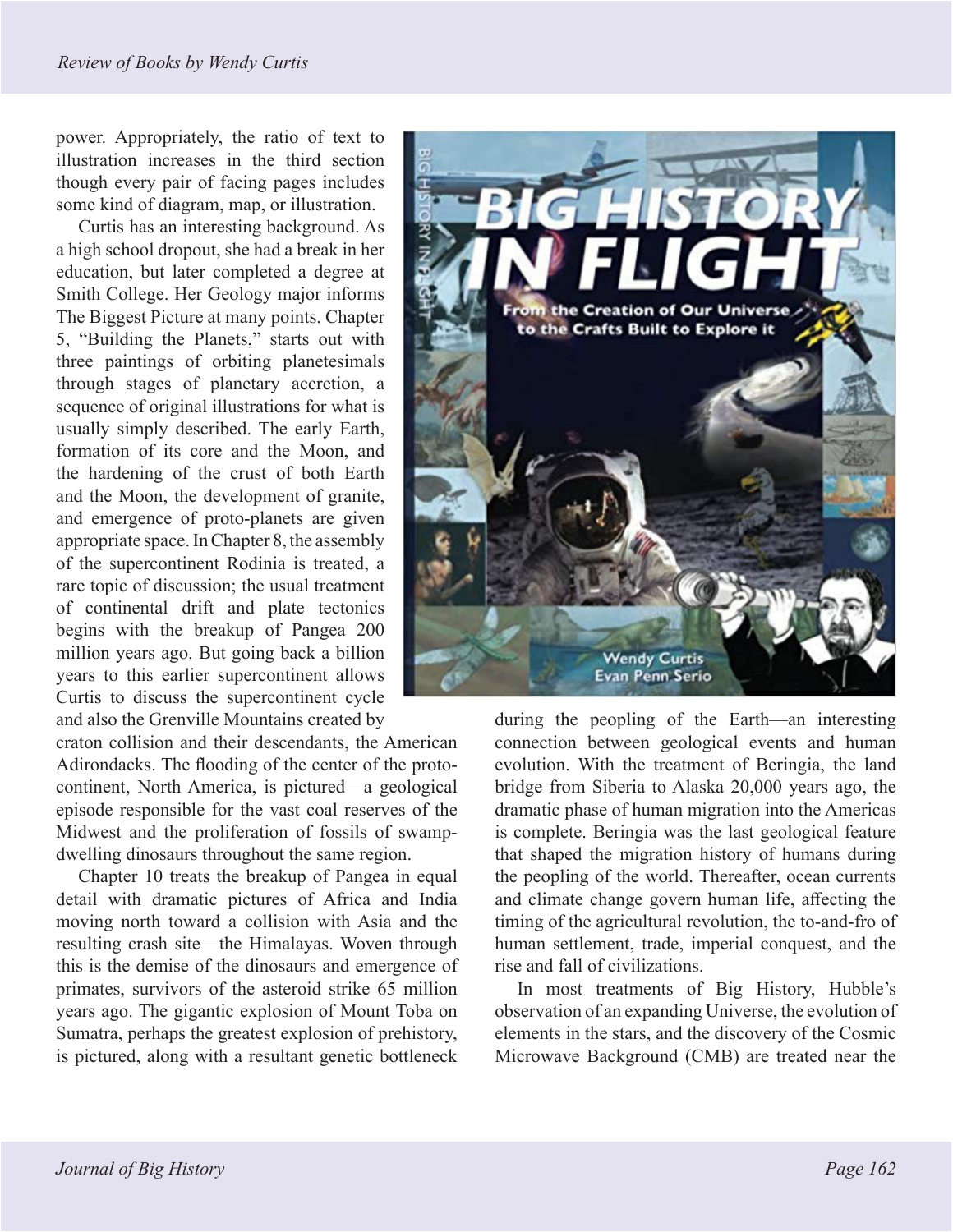beginning of the story as proofs for the Big Bang and stellar evolution. Curtis has chosen to place these within the events of modern history, thus clarifying the actual chronology of scientific discovery. She has also chosen to bring her treatment of history right up to date with treatment of the atomic bomb, the development of the Interstate Highway System, the fall of the Soviet Union, the attack of 9/11, and some aspects of the flawed democracy of the United States. The fact that she manages all this in a book just three-quarters of an inch thick is testament to careful selection and the value of *The Biggest Picture* as an introduction to Big History.

Curtis has followed up on her initial success with a second volume, *Big history in Flight* (June 2018), a collaboration with Evan Penn Serio who worked with her on *The Biggest Picture*. It too has earned an Independent Publisher Book Award. Along with her first book, this one has the potential of reaching a very wide audience, particularly of young people, for both develop around the New Story arranged as a carefully designed visual narrative, a necessity we are coming to discover. The industrial-strength 100-thousandword book with minimal illustration has little effect on today's millennials.

In this second book, the Big History extra-terrestrial context and background—Cosmos and Earth—are condensed into three out of fifteen chapters. Chapter 4 introduces the theme of flight with the emergence of flying insects 320 million years ago. Curtis remarks that winged insects of the Pterygota subclass are "now the most species-rich group of insects on Earth (around 60% of all described species)"; almost immediately she draws attention to the Griffinfly, ancestral to modern dragonflies, which appears in the fossil record 290 million years ago. However flight was independently developed in the line of vertebrates beginning with Pterosaurs of the dinosaur era. With the development of feathers, modern birds evolved with flight providing world-wide dispersal into a huge variety of environments. The result was unusually rapid bird speciation.

With flight appearing with many variations including flying fish and gliding mammals—the buoyancy of Earth's atmosphere was clear to observant humans. The first sentence in *Big History and Flight*  provides the theme: "Before we could fly, we dreamed of flying." The second half of the book follows the development of flight from the first hot-air balloon flight in 1783 to the development of powered flight in 1903 and the rapid innovations of passenger planes, war planes, and jet-powered aircraft toward the end of World War Two.

Chapter 9, "Explorers Embark," provides a context that links the explorers of the Age of Discovery with explorers of the sky, a context that Stephen Pyne used in *Voyager: Seeking Newer Worlds in the Third Great Age of Discovery* (2010), a work that presented the Voyager expeditions that began in 1977 as an inspiring adventure of human imagination and ingenuity akin to the discovery of the New World and the circumnavigation of the globe. Curtis' use of this analogy adds a similar imaginative dimension to her story. The following chapter, "Humans Take to the Sky," ranges from mid-19<sup>th</sup> century plans for steam-powered airships to take prospectors from New York to Gold Rush country in California (this airship was never built) to a surprising number of pre-flight experiments with balloons, gliders, and wings.

Curtis' meticulous coverage of details of flight from insects and birds to powered aircraft over the past century defines this book as a Little Big History of Flight, though "little" hardly does justice to the lore of flight she has assembled. The final ninety pages, including more than 300 illustrations and photographs, provide a fascinating history of flight enriched with anecdotes of the first trans-Atlantic flights, World War 2 bombings, high-altitude spy planes, the development of aircraft carriers, and the little-known fact that the Empire State Building was designed with a mooring mast for airships.

The connotations of "flight" tend to evoke the conventional airplane—everything from hang gliders and Cessna 152s to B52 Flying Fortresses and